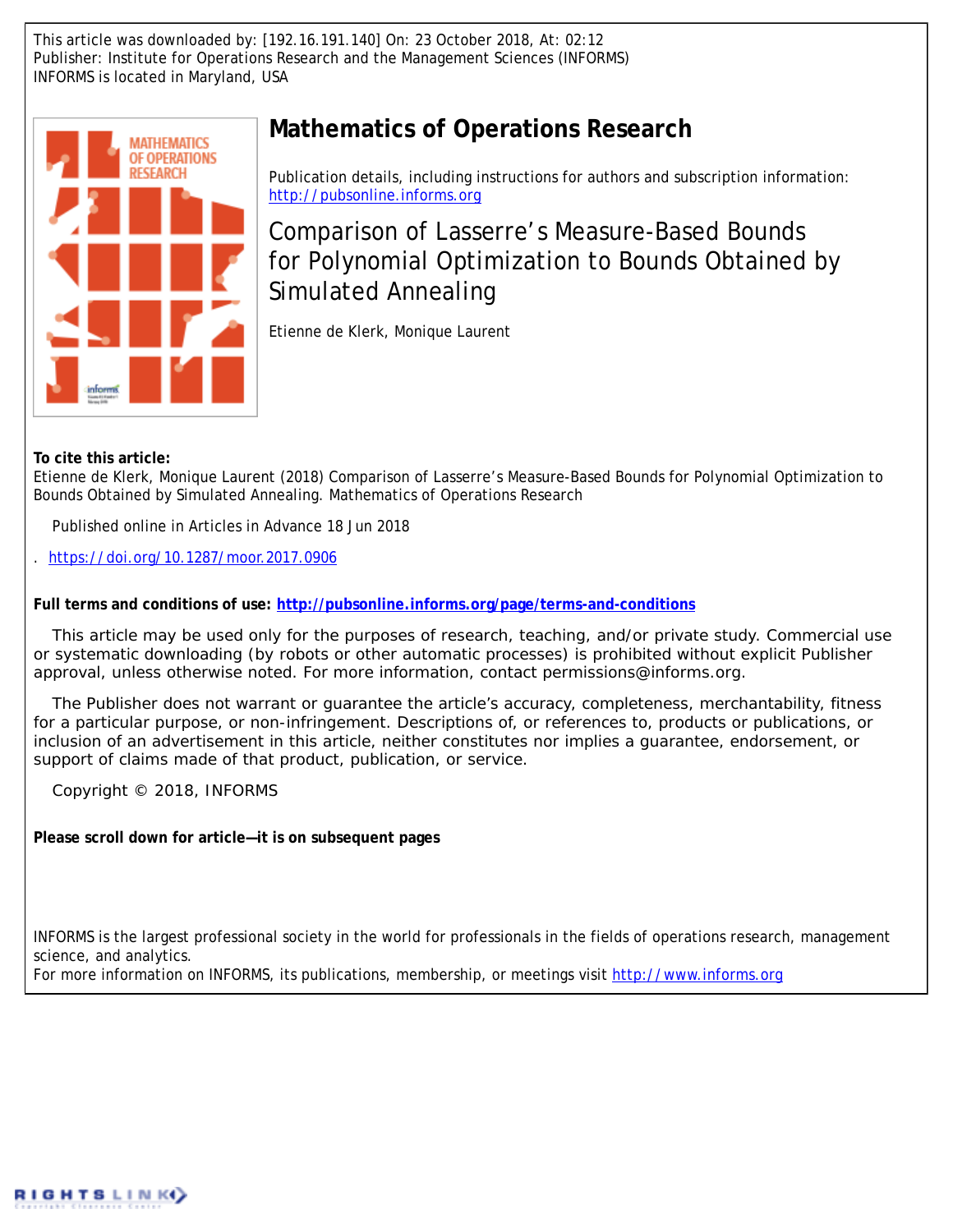

# **Comparison of Lasserre's Measure-Based Bounds for Polynomial Optimization to Bounds Obtained by Simulated Annealing**

#### **Etienne de Klerk,a, b Monique Laurenta, c**

**<sup>a</sup>** Tilburg University, 5000 LE Tilburg, Netherlands; **<sup>b</sup>** Delft University of Technology, 2600 AA Delft, Netherlands; **<sup>c</sup>** Centrum Wiskunde & Informatica, 1090 GB Amsterdam, Netherlands **Contact:** [e.deklerk@uvt.nl,](mailto:e.deklerk@uvt.nl) **b** <http://orcid.org/0000-0003-3377-0063> (EdK); [monique@cwi.nl,](mailto:monique@cwi.nl) **b** <http://orcid.org/0000-0001-8474-2121> (ML)

**Received:** February 27, 2017 **Revised:** August 30, 2017 **Accepted:** September 8, 2017 **Published Online in Articles in Advance:** June 18, 2018

**MSC2010 Subject Classification:** 90C22; 90C26; 90C30 **OR/MS Subject Classification:** Programming, nonlinear

**Abstract.** We consider the problem of minimizing a continuous function *f* over a compact set **K**. We compare the hierarchy of upper bounds proposed by Lasserre [Lasserre JB (2011) A new look at nonnegativity on closed sets and polynomial optimization. *SIAM J. Optim.* 21(3):864–885] to bounds that may be obtained from simulated annealing. We show that, when *f* is a polynomial and **K** a convex body, this comparison yields a faster rate of convergence of the Lasserre hierarchy than what was previously known in the literature.

**https://doi.org/10.1287/moor.2017.0906**

**Copyright:** © 2018 INFORMS

**Keywords: polynomial optimization • semidefinite optimization • Lasserre hierarchy • simulated annealing**

## **1. Introduction**

We consider the problem of minimizing a continuous function  $f: \mathbb{R}^n \to \mathbb{R}$  over a compact set  $K \subseteq \mathbb{R}^n$ . That is, we consider the problem of computing the parameter:

$$
f_{\min, \mathbf{K}} := \min_{x \in \mathbf{K}} f(x).
$$

Our goal is to compare two convergent hierarchies of upper bounds on  $f_{min,K}$ —namely, measure-based bounds, introduced by Lasserre [\[10\]](#page-9-0), and simulated annealing bounds, as studied by Kalai and Vempala [\[6\]](#page-9-1). The bounds of Lasserre are obtained by minimizing over measures on **K** with sum-of-squares polynomial density functions with growing degrees, while simulated annealing bounds use Boltzmann distributions on **K** with decreasing temperature parameters.

In this paper we establish a relationship between these two approaches, linking the degree and temperature parameters in the two bounds (see Theorem [3](#page-5-0) for a precise statement). As an application, when *f* is a polynomial and **K** is a convex body, we can show a faster convergence rate for the measure-based bounds of Lasserre. The new convergence rate is in *O*(1/*r*) (see Corollary [3\)](#page-6-0), where 2*r* is the degree of the sum-of-squares polynomial density √ function, while the dependence was in  $O(1/\sqrt{r})$  in the previously best-known result from de Klerk et al. [\[3\]](#page-9-2).

Polynomial optimization has become a very active research area since the seminal works of Lasserre [\[8\]](#page-9-3) and Parrilo [\[14\]](#page-9-4) (see also, e.g., the book by Lasserre [\[9\]](#page-9-5) and the survey by Laurent [\[11\]](#page-9-6)). In particular, hierarchies of (lower and upper) bounds for the parameter  $f_{min,K}$  have been proposed, based on sum-of-squares polynomials and semidefinite programming.

For a general compact set **K**, upper bounds for  $f_{min,K}$  have been introduced by Lasserre [\[10\]](#page-9-0), obtained by searching for a sum-of-squares polynomial density function of given maximum degree 2*r*, so as to minimize the integration of *f* with respect to the corresponding probability measure on **K**. When *f* is Lipschitz continuous and under some mild assumption on **K** (which holds, e.g., when **K** is a convex body), estimates for the conver-√ gence rate of these bounds have been proved in de Klerk et al. [\[3\]](#page-9-2) that are in order *O*(1/ *r*). Improved rates have been subsequently shown when restricting to special sets **K**. Related stronger results have been shown for the case when **K** is the hypercube  $[0,1]^n$  or  $[-1,1]^n$ . In de Klerk et al. [\[4\]](#page-9-7), the authors show a hierarchy of upper bounds using the Beta distribution with the same convergence rate in  $O(1/\sqrt{r})$  but whose computation needs only elementary operations; moreover, an improved convergence in  $O(1/r)$  can be shown, for example, when  $f$ is quadratic. In addition, a convergence rate in *O*(1/*r* 2 ) is shown in de Klerk et al. [\[2\]](#page-9-8), using distributions based on Jackson kernels and a larger class of sum-of-squares density functions.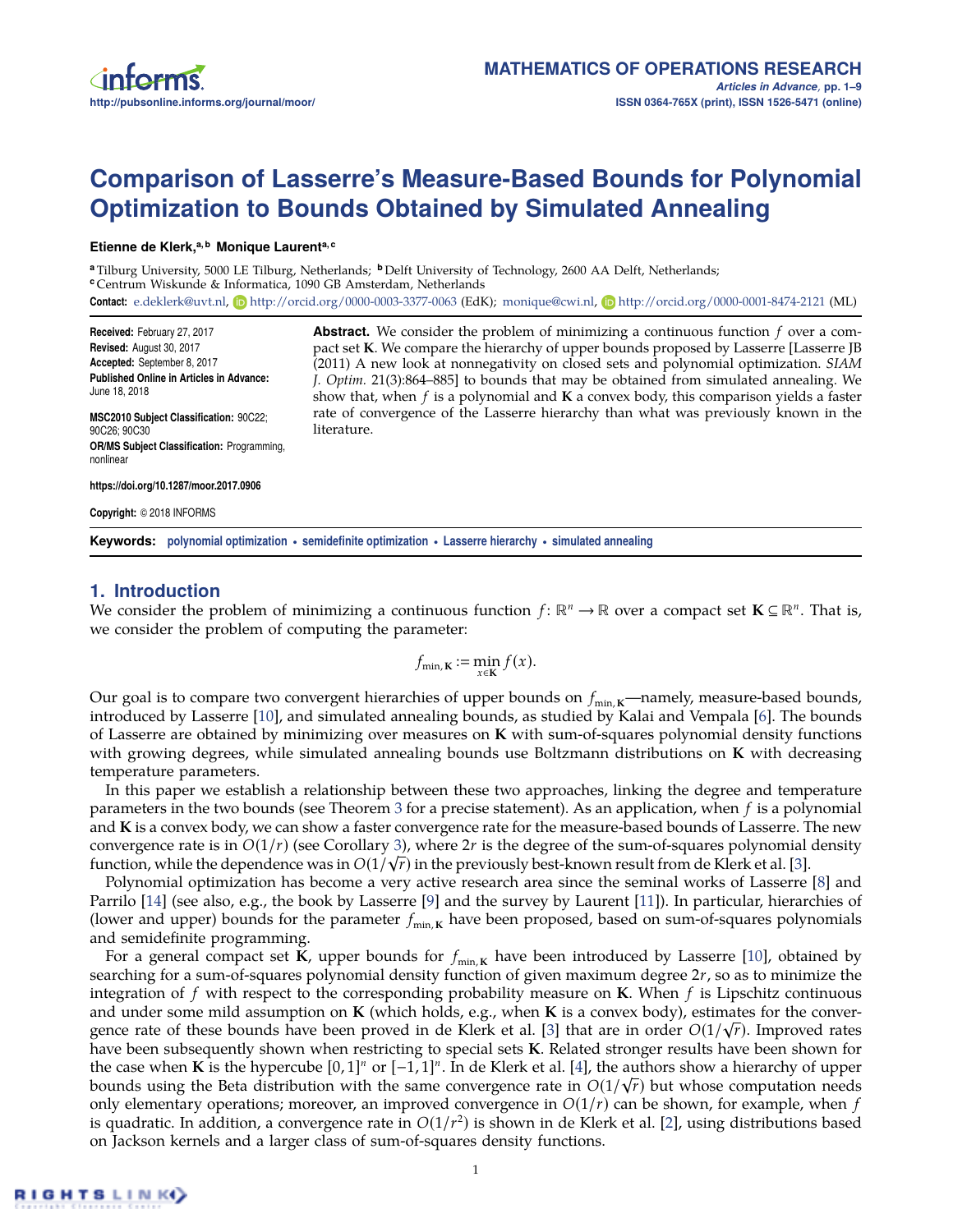In this paper we investigate the hierarchy of measure-based upper bounds of Lasserre [\[10\]](#page-9-0) and show that when **K** is a convex body, convexity can be exploited to show an improved convergence rate in  $O(1/r)$ , even for nonconvex functions. The key ingredient for this is to establish a relationship with upper bounds based on simulated annealing and to use a known convergence rate result from Kalai and Vempala [\[6\]](#page-9-1) for simulated annealing bounds in the convex case.

Simulated annealing was introduced by Kirkpatrick et al. [\[7\]](#page-9-9) as a randomized search procedure for general optimization problems. It has enjoyed renewed interest for convex optimization problems since it was shown by Kalai and Vempala [\[6\]](#page-9-1) that a polynomial-time implementation is possible. This requires so-called hit-andrun sampling from **K**, as introduced by Smith [\[15\]](#page-9-10), that was shown to be a polynomial-time procedure by Lovász [\[12\]](#page-9-11). More recently, Abernethy and Hazan [\[1\]](#page-9-12) showed formal equivalence with a certain interior point method for convex optimization.

This unexpected equivalence between seemingly different methods has motivated this current work to relate the bounds by Lasserre [\[10\]](#page-9-0) to the simulating annealing bounds as well.

In what follows, we first introduce the measure-based upper bounds of Lasserre [\[10\]](#page-9-0). Then we recall the bounds based on simulated annealing and the known convergence results for a linear objective function *f* , and we give an explicit proof of their extension to the case of a general convex function *f* . After that, we state our main result, and the next section is devoted to its proof. In the last section, we conclude with numerical examples showing the quality of the two types of bounds and some final remarks.

## **2. Lasserre's Hierarchy of Upper Bounds**

Throughout,  $\mathbb{R}[x] = \mathbb{R}[x_1, \ldots, x_n]$  is the set of polynomials in *n* variables with real coefficients, and for an integer  $r \in \mathbb{N}$ ,  $\mathbb{R}[x]_r$  is the set of polynomials with degree at most *r*. Any polynomial  $f \in \mathbb{R}[x]_r$  can be written as  $f = \sum_{\alpha \in N(n,r)} f_{\alpha} x^{\alpha}$ , where we set  $x^{\alpha} = \prod_{i=1}^{n} x_i^{\alpha_i}$  for  $\alpha \in \mathbb{N}^n$  and  $N(n,r) = \{ \alpha \in \mathbb{N}^n : \sum_{i=1}^{n} \alpha_i \le r \}$ . We let  $\Sigma[x]$  denote the set of sums of squares of polynomials, and  $\Sigma[x]_r = \Sigma[x] \cap \mathbb{R}[x]_2$ , consists of all sums of squares of polynomials with degree at most 2*r*.

We recall the following reformulation for  $f_{min,K}$ , established by Lasserre [\[10\]](#page-9-0):

$$
f_{\min, \mathbf{K}} = \inf_{h \in \Sigma[x]} \int_{\mathbf{K}} h(x) f(x) dx \quad \text{s.t.} \int_{\mathbf{K}} h(x) dx = 1.
$$

By bounding the degree of the polynomial  $h \in \Sigma[x]$  by 2*r*, we can define the parameter:

<span id="page-2-0"></span>
$$
\underline{f}_{\mathbf{K}}^{(r)} := \inf_{h \in \Sigma[x],} \int_{\mathbf{K}} h(x) f(x) dx \quad \text{s.t.} \int_{\mathbf{K}} h(x) dx = 1. \tag{1}
$$

Clearly, the inequality  $f_{\min,K} \leq$ ¯  $f_{\mathbf{k}}^{(r)}$ **K**<sup>(*r*)</sup> holds for all *r* ∈ N. Lasserre [\[10\]](#page-9-0) gave conditions under which the infimum is attained in the program [\(1\)](#page-2-0). de Klerk et al. [\[3,](#page-9-2) Theorem 3] established the following rate of convergence for the bounds  $f_{\mathbf{K}}^{(r)}$ .<sup>(r)</sup>.<br>**K** 

<span id="page-2-1"></span>**Theorem 1** (de Klerk et al. [\[3\]](#page-9-2)). Let  $f \in \mathbb{R}[x]$  and **K** a convex body. There exist constants  $C_{f,K}$  (depending only on f *and* **K***) and r***<sup>K</sup>** *(depending only on* **K***) such that*

$$
\underline{f}_{\mathbf{K}}^{(r)} - f_{\min, \mathbf{K}} \le \frac{C_{f, \mathbf{K}}}{\sqrt{r}}, \quad \text{for all } r \ge r_{\mathbf{K}}.
$$

*That is, the following asymptotic convergence rate holds:* ¯  $f_{\mathbf{K}}^{(r)} - f_{\min, \mathbf{K}} \simeq O(1/\sqrt{r}).$ 

This result of de Klerk et al. [\[3\]](#page-9-2) holds, in fact, under more general assumptions—namely, when *f* is Lipschitz continuous and **K** satisfies a technical assumption (de Klerk et al. [\[3,](#page-9-2) assumption 1]), which says (roughly) that around any point in **K** there is a ball whose intersection with **K** is at least a constant fraction of the unit ball.

As explained in Lasserre [\[10\]](#page-9-0), the parameter  $f_{\mathbf{k}}^{(r)}$ one knows the moments  $m_\alpha(\mathbf{K})$  of the Lebesgue measure on **K**, where  $K_{\mathbf{K}}^{(V)}$  can be computed using semidefinite programming, assuming

$$
m_{\alpha}(\mathbf{K}) := \int_{\mathbf{K}} x^{\alpha} dx \quad \text{for } \alpha \in \mathbb{N}^{n}.
$$

RIGHTS LINK()

¯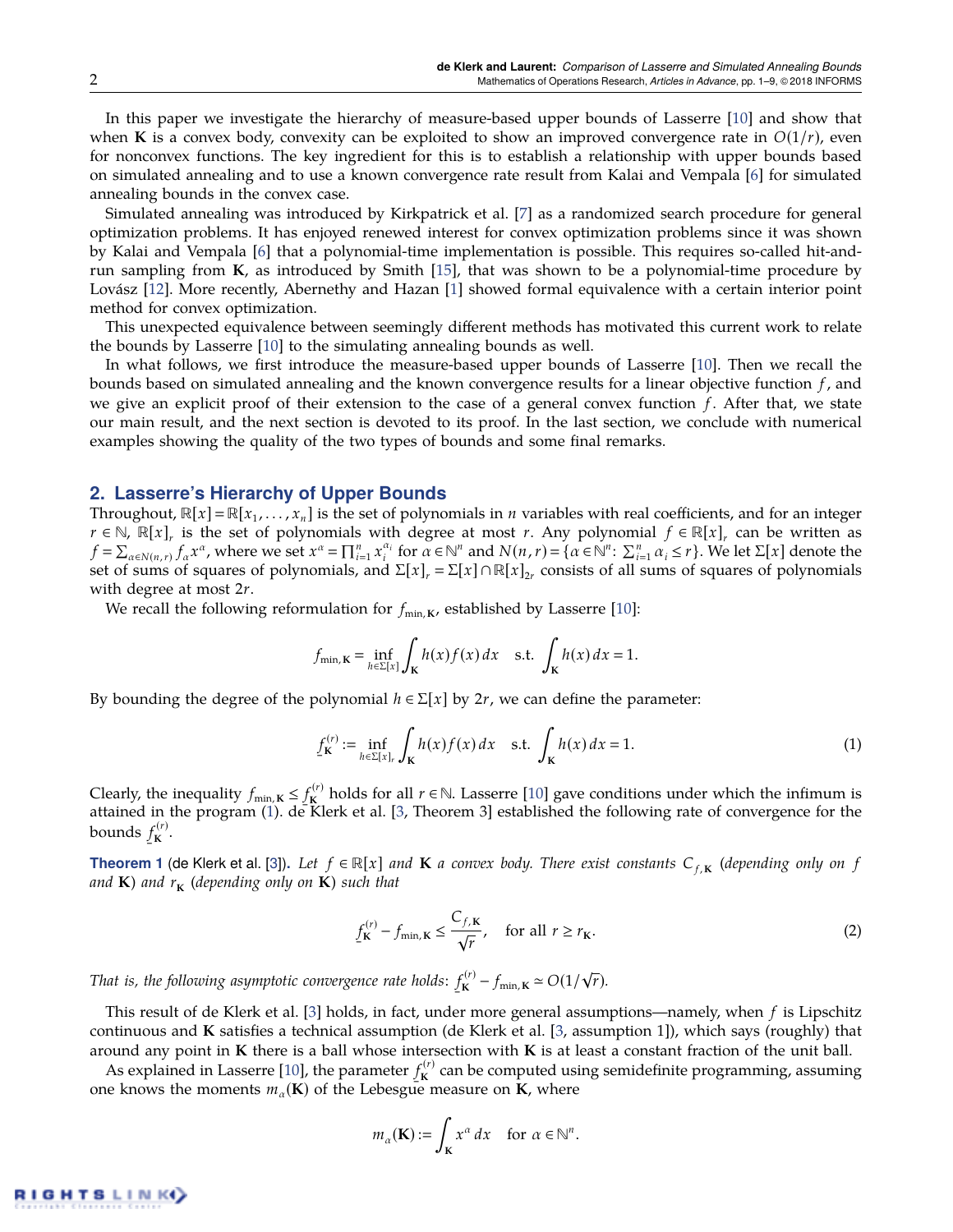Indeed, suppose  $f(x) = \sum_{\beta \in N(n,d)} f_{\beta} x^{\beta}$  has degree d. Writing  $h \in \Sigma[x]_r$  as  $h(x) = \sum_{\alpha \in N(n,2r)} h_{\alpha} x^{\alpha}$ , the parameter ¯  $f_{\mathbf{k}}^{(r)}$ **K** from [\(1\)](#page-2-0) can be reformulated as follows:

$$
f_{\mathbf{K}}^{(r)} = \min \sum_{\beta \in N(n,d)} \sum_{\alpha \in N(n,2r)} h_{\alpha} m_{\alpha+\beta}(\mathbf{K})
$$
  
s.t. 
$$
\sum_{\alpha \in N(n,2r)} h_{\alpha} m_{\alpha}(\mathbf{K}) = 1,
$$

$$
\sum_{\alpha \in N(n,2r)} h_{\alpha} x^{\alpha} \in \Sigma[x]_r.
$$
 (3)

Since the sum-of-squares condition on *h* may be written as a linear matrix inequality, this is a semidefinite program. In fact, since it only has one linear equality constraint, it may even be rewritten as a generalised eigenvalue problem. In particular, ¯  $f_{\mathbf{k}}^{(r)}$  $K_{\mathbf{K}}^{(V)}$  is equal to the smallest generalized eigenvalue of the system

$$
Ax = \lambda Bx \quad (x \neq 0),
$$

where the symmetric matrices A and B are of order  $\binom{n+r}{r}$  with rows and columns indexed by  $N(n,r)$ , and

$$
A_{\alpha,\beta} = \sum_{\delta \in N(n,d)} f_{\delta} \int_{\mathbf{K}} x^{\alpha+\beta+\delta} dx, \qquad B_{\alpha,\beta} = \int_{\mathbf{K}} x^{\alpha+\beta} dx \quad \alpha, \beta \in N(n,r). \tag{4}
$$

For more details, see Lasserre [\[10\]](#page-9-0) and de Klerk et al. [\[3,](#page-9-2) [4\]](#page-9-7).

### **3. Bounds from Simulated Annealing**

Given a continuous function *f* , consider the associated Boltzmann distribution over the set **K**, defined by the density function:

$$
P_f(x) := \frac{\exp(-f(x))}{\int_{\mathbf{K}} \exp(-f(x')) dx'}.
$$

Write *X* ∼ *P<sup>f</sup>* if the random variable *X* takes values in **K** according to the Boltzmann distribution.

The idea of simulated annealing is to sample *X* ∼ *P*<sub>*f*/*t*</sub>, where *t* > 0 is a fixed "temperature" parameter—that is, subsequently decreased. (To be clear,  $f/t$  denotes the function  $x \mapsto f(x)/t$ .) Clearly, for any  $t > 0$ , we have

<span id="page-3-0"></span>
$$
f_{\min, \mathbf{K}} \leq \mathbb{E}_{X \sim P_{f/t}} [f(X)]. \tag{5}
$$

The point is that, under mild assumptions, these bounds converge to the minimum of *f* over **K** (see, e.g., Spall [\[16\]](#page-9-13)):

$$
\lim_{t\downarrow 0}\mathbb{E}_{X\sim P_{f/t}}[f(X)]=f_{\min,K}.
$$

The key step in the practical utilization of theses bounds is therefore to perform the sampling of  $X \sim P_{f/t}$ .

**Example 1.** Consider the minimization of the Motzkin polynomial

$$
f(x_1, x_2) = 64(x_1^4 x_2^2 + x_1^2 x_2^4) - 48x_1^2 x_2^2 + 1
$$

over **K** =  $[-1, 1]^2$  $[-1, 1]^2$  $[-1, 1]^2$ , where there are four global minimizers at the points  $(\pm \frac{1}{2}, \pm \frac{1}{2})$ , and  $f_{\min,K} = 0$ . Figure 1 shows the corresponding Boltzmann density function for  $t = \frac{1}{2}$ . Note that this density has four modes, roughly positioned at the four global minimizers of *f* in [−1, 1]<sup>2</sup>. The corresponding upper bound on  $f_{min,K} = 0$  is  $\mathbb{E}_{X \sim P_{f/t}}[f(X)] \approx 0.7257$  $(t = \frac{1}{2}).$ 

To obtain a better upper bound on  $f_{min,K}$  from the Lasserre hierarchy, one needs to use a degree 14 sum-ofsquares polynomial density; in particular, one has ¯  $f_{\mathbf{K}}^{(6)} = 0.8010$  (degree 12) and  $\mathbf{f}$  $f_{\mathbf{K}}^{(7)} = 0.7088$  (degree 14). More detailed numerical results are given in Section [5.](#page-8-0)

When *f* is linear and **K** a convex body, Kalai and Vempala [\[6,](#page-9-1) Lemma 4.1] show that the rate of convergence of the bounds in [\(5\)](#page-3-0) is linear in the temperature *t*.

<span id="page-3-1"></span>**Theorem 2** (Kalai and Vempala [\[6\]](#page-9-1)). Let  $f(x) = c^T x$ , where c is a unit vector, and let **K** be a convex body. Then, for any  $t > 0$ *, we have* 

$$
\mathop{\mathbb{E}}_{X \sim P_{f/t}} [f(X)] - \min_{x \in \mathbf{K}} f(x) \le nt.
$$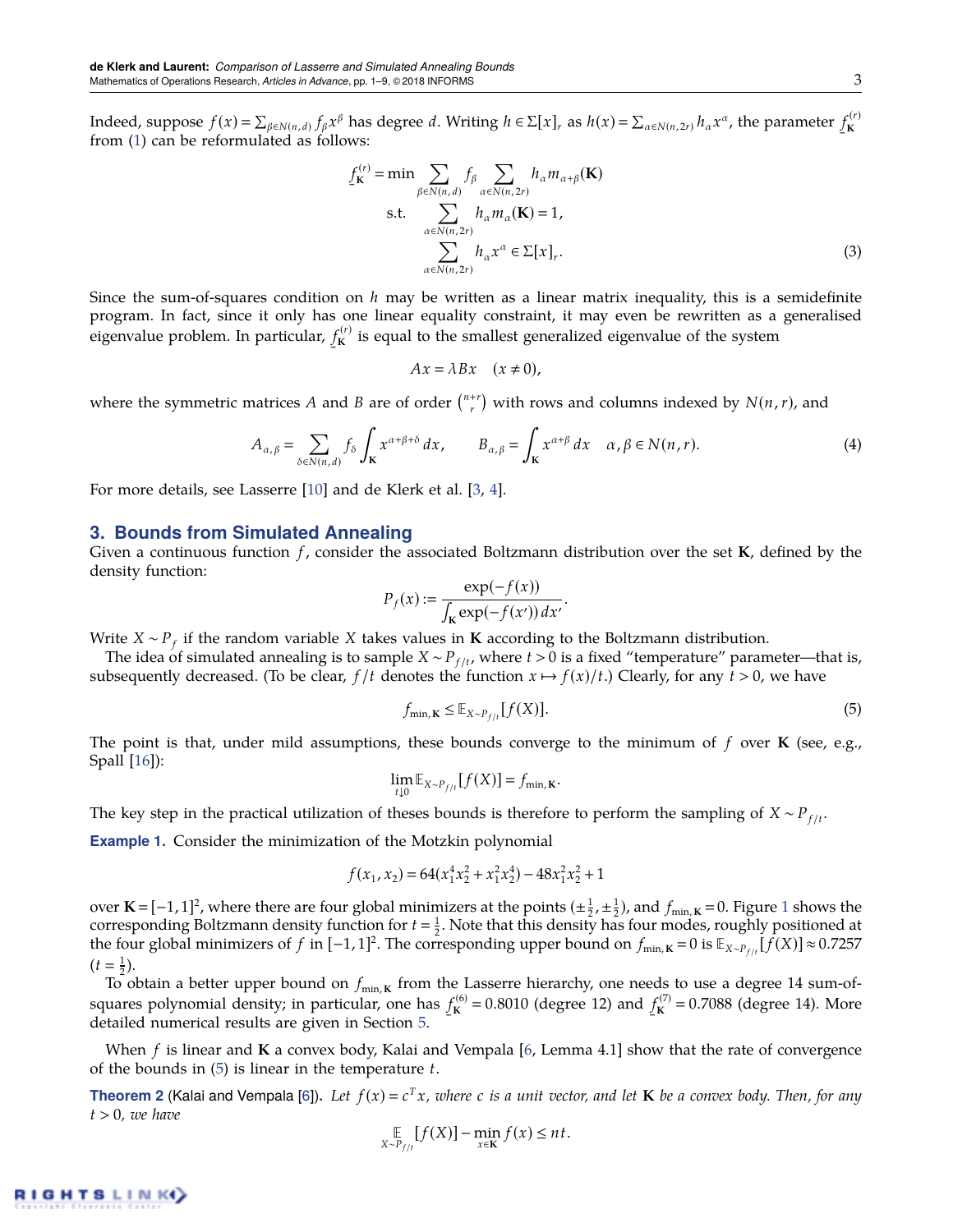<span id="page-4-0"></span>

**Figure 1.** (Color online) The graph and contours of the Boltzmann Density with  $t = \frac{1}{2}$  for the Motzkin Polynomial.

We indicate in Corollary [1](#page-4-1) how to extend the result of Kalai and Vempala in Theorem [2](#page-3-1) to the case of an arbitrary convex function *f*. This more general result is hinted at in section 6 of Kalai and Vempala [\[6,](#page-9-1) p. 264], where the authors write that "a statement analogous to [Theorem 2] holds also for general convex functions," but no precise statement is given there. In any event, as we will now show, the more general result may readily be derived from Theorem [2](#page-3-1) (in fact, from the special case of a linear coordinate function  $f(x) = x_i$  for some *i*). Another related result is given in Lovász and Vempala [\[13,](#page-9-14) lemma 5.1].

<span id="page-4-1"></span>**Corollary 1.** Let f be a convex function, and let  $K \subseteq \mathbb{R}^n$  be a convex body. Then, for any  $t > 0$ , we have

$$
\mathop{\mathbb{E}}_{X \sim P_{f/t}} [f(X)] - \min_{x \in \mathbf{K}} f(x) \le nt.
$$

**Proof.** Set

$$
E_{\mathbf{K}} := \mathop{\mathbb{E}}_{X \sim P_{f/t}} [f(X)] = \frac{\int_{\mathbf{K}} f(x) e^{-f(x)/t} dx}{\int_{\mathbf{K}} e^{-f(x)/t} dx}
$$

Then we have

$$
f_{\min, \mathbf{K}} = \min_{x \in \mathbf{K}} f(x) \le E_{\mathbf{K}}.
$$

Define the set

$$
\hat{\mathbf{K}} := \{ (x, x_{n+1}) \in \mathbb{R}^{n+1} : x \in \mathbf{K}, f(x) \le x_{n+1} \le E_{\mathbf{K}} \}.
$$

Then  $\hat{K}$  is a convex body, and we have

$$
\min_{x \in \mathbf{K}} f(x) = \min_{(x, x_{n+1}) \in \hat{\mathbf{K}}} x_{n+1}.
$$

Accordingly, define the parameter

$$
E_{\hat{\mathbf{K}}} := \frac{\int_{\hat{\mathbf{K}}} x_{n+1} e^{-x_{n+1}/t} dx_{n+1} dx}{\int_{\hat{\mathbf{K}}} e^{-x_{n+1}/t} dx_{n+1} dx}.
$$

Corollary [1](#page-4-1) will follow if we show that

<span id="page-4-2"></span>
$$
E_{\hat{\mathbf{K}}} = E_{\mathbf{K}} + t. \tag{6}
$$

.

To this end, set  $E_K = N_K/D_K$  and  $E_{\hat{K}} = N_{\hat{K}}/D_{\hat{K}}$ , where we define

$$
N_{\mathbf{K}} := \int_{\mathbf{K}} f(x) e^{-f(x)/t} dx, \qquad D_{\mathbf{K}} := \int_{\mathbf{K}} e^{-f(x)/t} dx,
$$
  

$$
N_{\hat{\mathbf{K}}} := \int_{\hat{\mathbf{K}}} x_{n+1} e^{-x_{n+1}/t} dx_{n+1} dx, \qquad D_{\hat{\mathbf{K}}} := \int_{\hat{\mathbf{K}}} e^{-x_{n+1}/t} dx_{n+1} dx.
$$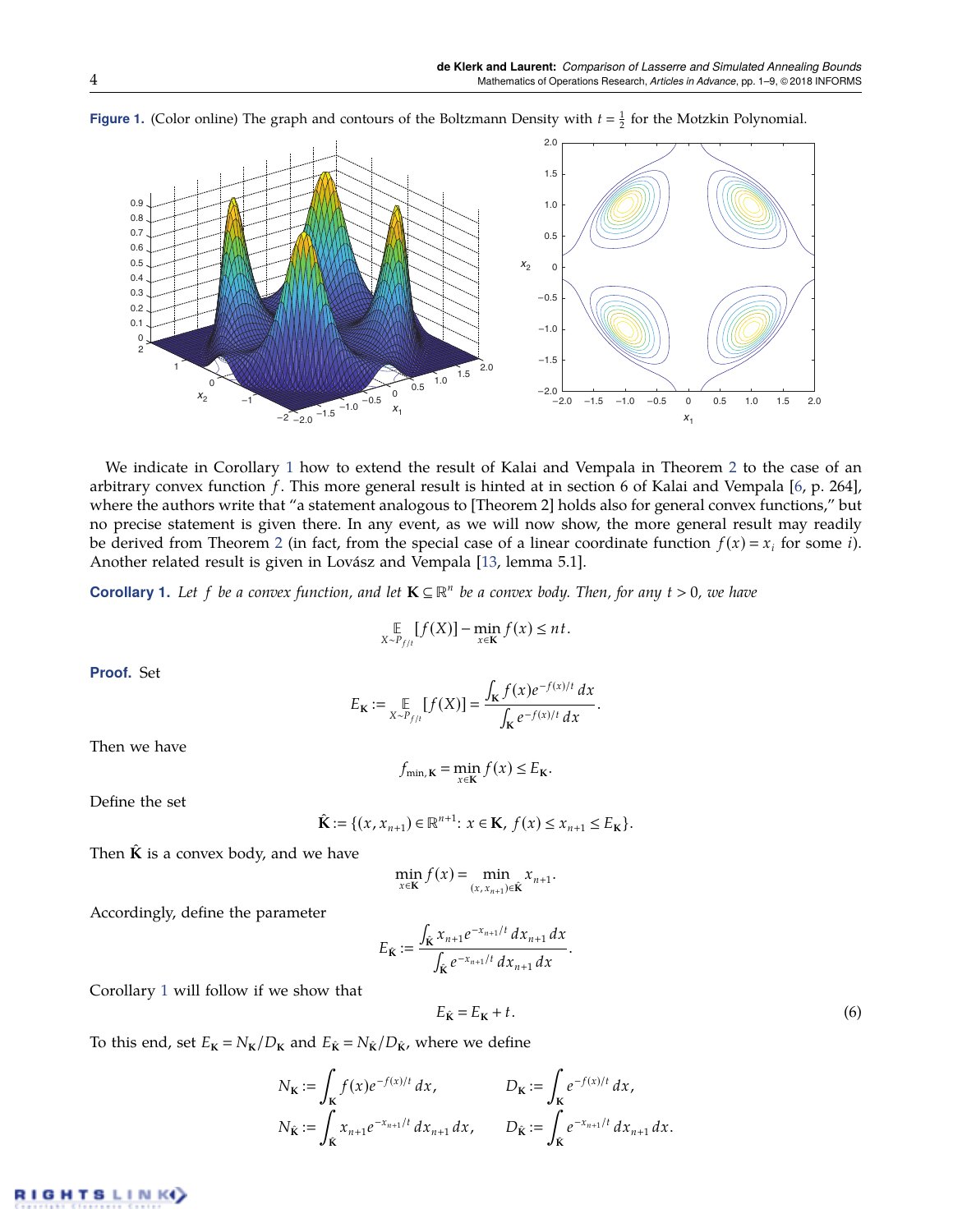We work out the parameters  $N_{\hat{\mathbf{K}}}$  and  $D_{\hat{\mathbf{K}}}$  (taking integrations by part):

$$
D_{\hat{\mathbf{K}}} = \int_{\mathbf{K}} \left( \int_{f(x)}^{E_{\mathbf{K}}} e^{-x_{n+1}/t} dx_{n+1} \right) dx = \int_{\mathbf{K}} (te^{-f(x)/t} - te^{-E_{\mathbf{K}}/t}) dx = tD_{\mathbf{K}} - te^{-E_{\mathbf{K}}/t} \text{vol}(\mathbf{K}),
$$
  
\n
$$
N_{\hat{\mathbf{K}}} = \int_{\mathbf{K}} \left( \int_{f(x)}^{E_{\mathbf{K}}} x_{n+1} e^{-x_{n+1}/t} dx_{n+1} \right) dx = \int_{\mathbf{K}} \left( -tE_{\mathbf{K}} e^{-E_{\mathbf{K}}/t} + tf(x) e^{-f(x)/t} + t \int_{f(x)}^{E_{\mathbf{K}}} e^{-x_{n+1}/t} dx_{n+1} \right) dx
$$
  
\n
$$
= -tE_{\mathbf{K}} e^{-E_{\mathbf{K}}/t} \text{vol}(\mathbf{K}) + tN_{\mathbf{K}} + tD_{\hat{\mathbf{K}}}.
$$

Then, using the fact that  $E_K = N_K/D_K$ , we obtain

$$
\frac{N_{\hat{\mathbf{K}}}}{D_{\hat{\mathbf{K}}}} = t + \frac{N_{\mathbf{K}} - E_{\mathbf{K}}e^{-E_{\mathbf{K}}/t}\text{vol}(\mathbf{K})}{D_{\mathbf{K}} - e^{-E_{\mathbf{K}}/t}\text{vol}(\mathbf{K})} = t + \frac{N_{\mathbf{K}}}{D_{\mathbf{K}}},
$$

which proves relation [\(6\)](#page-4-2).

We can now derive the result of Corollary [1.](#page-4-1) Indeed, using Theorem 2 applied to  $\hat{\mathbf{K}}$  and the linear function  $x_{n+1}$ , we get

$$
\mathop{\mathbb{E}}_{X \sim P_{f/t}} [f(X)] - \min_{x \in \mathbf{K}} f(x) = E_{\mathbf{K}} - \min_{x \in \mathbf{K}} f(x) = \left( E_{\hat{\mathbf{K}}} - \min_{(x, x_{n+1}) \in \hat{\mathbf{K}}} x_{n+1} \right) + \left( E_{\mathbf{K}} - E_{\hat{\mathbf{K}}} \right) \le t(n+1) - t = tn. \quad \text{Q.E.D.}
$$

The bound in the corollary is tight asymptotically, as the following example shows.

<span id="page-5-2"></span>**Example 2.** Consider the univariate problem  $\min_x \{x \mid x \in [0,1]\}$ . Thus, in this case,  $f(x) = x$ ,  $\mathbf{K} = [0,1]$  and min<sub>*x*∈**K**  $f(x) = 0$ . For given temperature  $t > 0$ , we have</sub>

$$
\mathop{\mathbb{E}}_{X \sim P_{f/t}} [f(X)] - \min_{x \in \mathbf{K}} f(x) = \frac{\int_0^1 x e^{-x/t} dx}{\int_0^1 e^{-x/t} dx} - 0, \quad t - \frac{e^{-1/t}}{1 - e^{-1/t}} \sim t, \quad \text{for small } t.
$$

We may now readily construct an *n*-variate example from the univariate one: consider  $f(x) = \sum_{i=1}^{n} x_i$  and  $\mathbf{K} = [0, 1]^n$ . For given temperature  $t > 0$ , we have

$$
\mathbb{E}_{X \sim P_{f/l}}[f(X)] - \min_{x \in \mathbf{K}} f(x) = \frac{\sum_{i=1}^{n} \int_{0}^{1} x_{i} e^{-x_{i}/t} dx_{i} \cdot \prod_{j \neq i} \int_{0}^{1} e^{-x_{j}/t} dx_{j}}{\prod_{k} \int_{0}^{1} e^{-x_{k}/t} dx_{k}} - 0
$$
\n
$$
= \sum_{i=1}^{n} \left( \frac{\int_{0}^{1} x_{i} e^{-x_{i}/t} dx_{i}}{\int_{0}^{1} e^{-x_{i}/t} dx_{i}} \right) = n \left( t - \frac{e^{-1/t}}{1 - e^{-1/t}} \right) \sim nt, \quad \text{for small } t.
$$

## **4. Main Results**

We will prove the following relationship between the sum-of-squares–based upper bound [\(1\)](#page-2-0) of Lasserre and the bound [\(5\)](#page-3-0) based on simulated annealing.

<span id="page-5-0"></span>**Theorem 3.** Let f be a polynomial of degree d, let **K** be a compact set, and set  $\hat{f}_{\max} = \max_{x \in K} f(x) - \min_{x \in K} f(x)$ . Then *we have*

$$
\underline{f}_{\mathbf{K}}^{(rd)} \leq \underset{X \sim P_{f/t}}{\mathbb{E}} [f(X)] + \frac{\hat{f}_{\text{max}}}{2^r} \quad \text{for any integer } r \geq \frac{e \cdot \hat{f}_{\text{max}}}{t} \text{ and any } t > 0.
$$

For the problem of minimizing a convex polynomial function over a convex body, we obtain the following improved convergence rate for the sum-of-squares–based bounds of Lasserre.

<span id="page-5-1"></span>**Corollary 2.** Let  $f \in \mathbb{R}[x]$  be a convex polynomial of degree d, and let **K** be a convex body. Then for any integer  $r \geq 1$ , *one has*

$$
f_{\mathbf{K}}^{(rd)} - \min_{x \in \mathbf{K}} f(x) \le \frac{c}{r}
$$

*for some constant*  $c > 0$  *that does not depend on r.* (For instance,  $c = (ne + 1)\hat{f}_{\text{max}}$ .)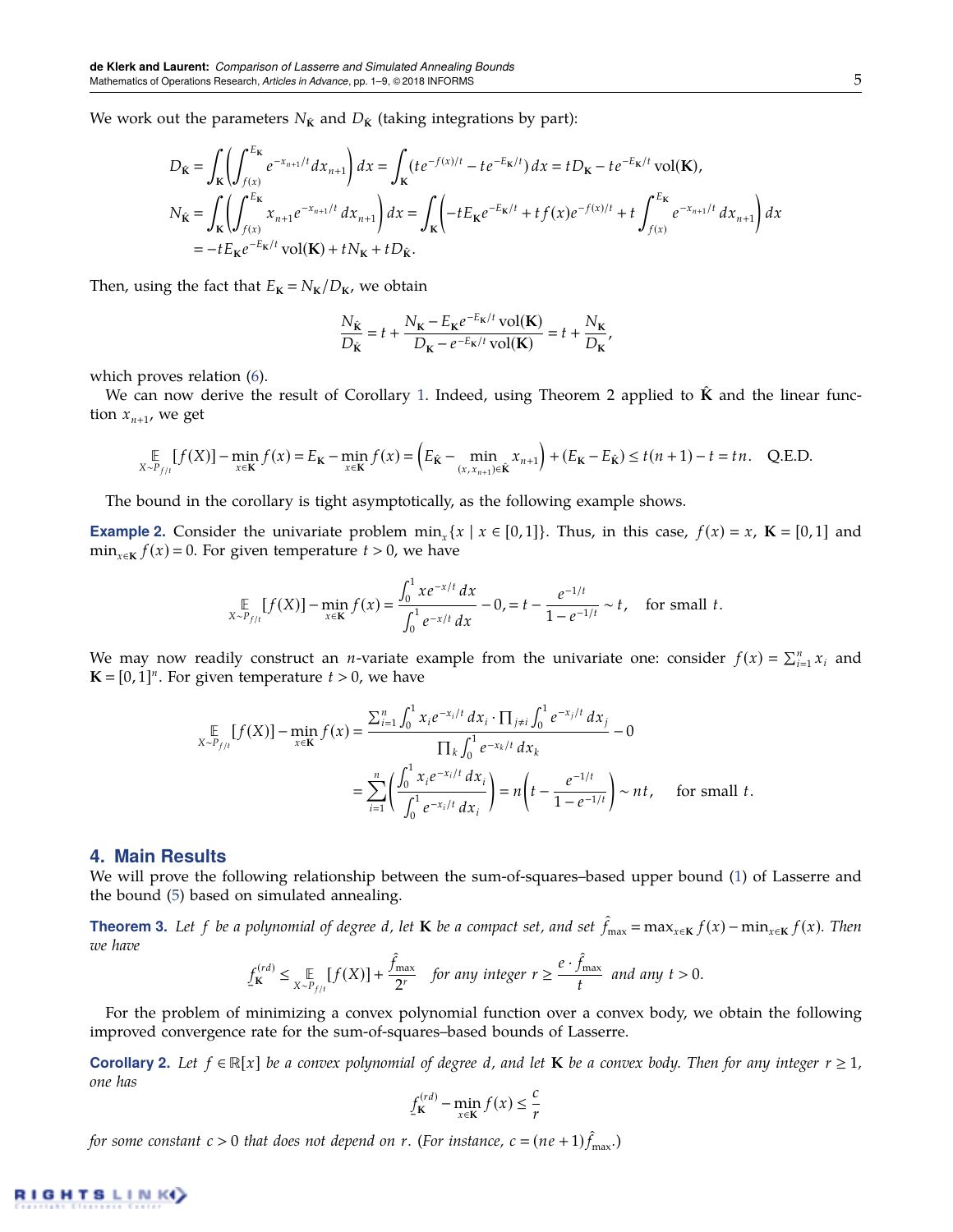**Proof.** Let  $r \ge 1$ , and set  $t = (e \cdot \hat{f}_{\text{max}})/r$ . Combining Theorems [2](#page-3-1) and [3,](#page-5-0) we get

$$
\underline{f}_{\mathbf{K}}^{(rd)} - \min_{x \in \mathbf{K}} f(x) = \left( \underline{f}_{\mathbf{K}}^{(rd)} - \mathop{\mathbb{E}}_{X \sim P_{f/l}} [f(X)] \right) + \left( \mathop{\mathbb{E}}_{X \sim P_{f/l}} [f(X)] - f_{\min, \mathbf{K}} \right)
$$
\n
$$
\leq \frac{\hat{f}_{\max}}{2^r} + nt = \frac{\hat{f}_{\max}}{2^r} + \frac{ne \cdot \hat{f}_{\max}}{r} \leq \frac{(ne+1)\hat{f}_{\max}}{r}.
$$
 Q.E.D.

For convex polynomials *f* , this improves on the known *O*(1/ √ *r*) result from Theorem [1.](#page-2-1) One may, in fact, use the last corollary to obtain the same rate of convergence in terms of *r* for all polynomials, without the convexity assumption, as we will now show.

<span id="page-6-0"></span>**Corollary 3.** *If f be a polynomial and* **K** *a convex body, then there is a c* > 0 *depending on f and* **K** *only, so that*

$$
\underline{f}_{\mathbf{K}}^{(2r)} - \min_{x \in \mathbf{K}} f(x) \le \frac{c}{r}, \quad \text{for all } r \ge 1.
$$

*A suitable value for c is*

$$
c = (ne + 1)(C_f^1 \cdot \text{diam}(\mathbf{K}) + C_f^2 \cdot \text{diam}(\mathbf{K})^2),
$$

*where*  $C_f^1 = \max_{x \in \mathbf{K}} ||\nabla f(x)||_2$  and  $C_f^2 = \max_{x \in \mathbf{K}} ||\nabla^2 f(x)||_2$ .

**Proof.** We first define a convex quadratic function  $q$  that upper bounds  $f$  on **K** as follows:

$$
q(x) = f(a) + \nabla f(a)^{\top}(x - a) + C_f^2 ||x - a||_2^2,
$$

where  $C_f^2 = \max_{x \in \mathbf{K}} ||\nabla^2 f(x)||_2$ , and *a* is the minimizer of *f* on **K**. Note that  $q(x) \ge f(x)$  for all  $x \in \mathbf{K}$  by Taylor's theorem, and min<sub>*x*∈**K**</sub>  $q(x) = f(a)$ .

By definition of the Lasserre hierarchy,

$$
f_{\mathbf{K}}^{(2r)} := \inf_{h \in \Sigma[x]_{2r}} \int_{\mathbf{K}} h(x) f(x) dx \quad \text{s.t.} \int_{\mathbf{K}} h(x) dx = 1
$$
  
\n
$$
\leq \inf_{h \in \Sigma[x]_{2r}} \int_{\mathbf{K}} h(x) q(x) dx \quad \text{s.t.} \int_{\mathbf{K}} h(x) dx = 1
$$
  
\n
$$
\equiv q_{\mathbf{K}}^{(2r)}.
$$

¯ Invoking Corollary [2](#page-5-1) and using the fact that the degree of *q* is 2, we obtain

$$
\underline{f}_{\mathbf{K}}^{(2r)} \le \underline{q}_{\mathbf{K}}^{(2r)} \le f(a) + \frac{(ne+1)\hat{q}_{\max}}{r},
$$

where  $\hat{q}_{\text{max}} = \max_{x \in \mathbf{K}} q(x) - \min_{x \in \mathbf{K}} q(x) \leq C_f^1 \cdot \text{diam}(\mathbf{K}) + C_f^2 \cdot \text{diam}(\mathbf{K})^2$ . Q.E.D. √

The last result improves on the known  $O(1/\sqrt{r})$  rate in Theorem [1.](#page-2-1)

#### **Proof of Theorem [3](#page-5-0)**

By replacing the polynomial *f* by  $f - f_{min,K}$ , it suffices to show Theorem [3](#page-5-0) for a polynomial *f* such that  $f_{min,K} = 0$ . Hence in what follows we assume  $f_{min, K} = 0$ , so that  $\hat{f}_{max} = max_{x \in K} f(x)$ .

The key idea in the proof of Theorem [3](#page-5-0) is to replace the Boltzmann density function by a polynomial approximation.

To this end, we first recall a basic result on approximating the exponential function by its truncated Taylor series. The proof follows immediately from the fact that the Taylor approximation of even order is a nonnegative polynomial on the real line and the fact that all such polynomials are sums of squares. A detailed proof is given in, for example, de Klerk et al. [\[3\]](#page-9-2).

<span id="page-6-2"></span>**Lemma 1.** Let  $\phi_{2r}(\lambda)$  denote the (univariate) polynomial of degree 2r obtained by truncating the Taylor series expansion *of e* −λ *at the order* 2*r. That is,*

$$
\phi_{2r}(\lambda) := \sum_{k=0}^{2r} \frac{(-\lambda)^k}{k!}.
$$

*Then* φ2*<sup>r</sup> is a sum of squares of polynomials. Moreover, we have*

<span id="page-6-1"></span>
$$
0 \le \phi_{2r}(\lambda) - e^{-\lambda} \le \frac{\lambda^{2r+1}}{(2r+1)!}, \quad \text{for all } \lambda \ge 0.
$$
 (7)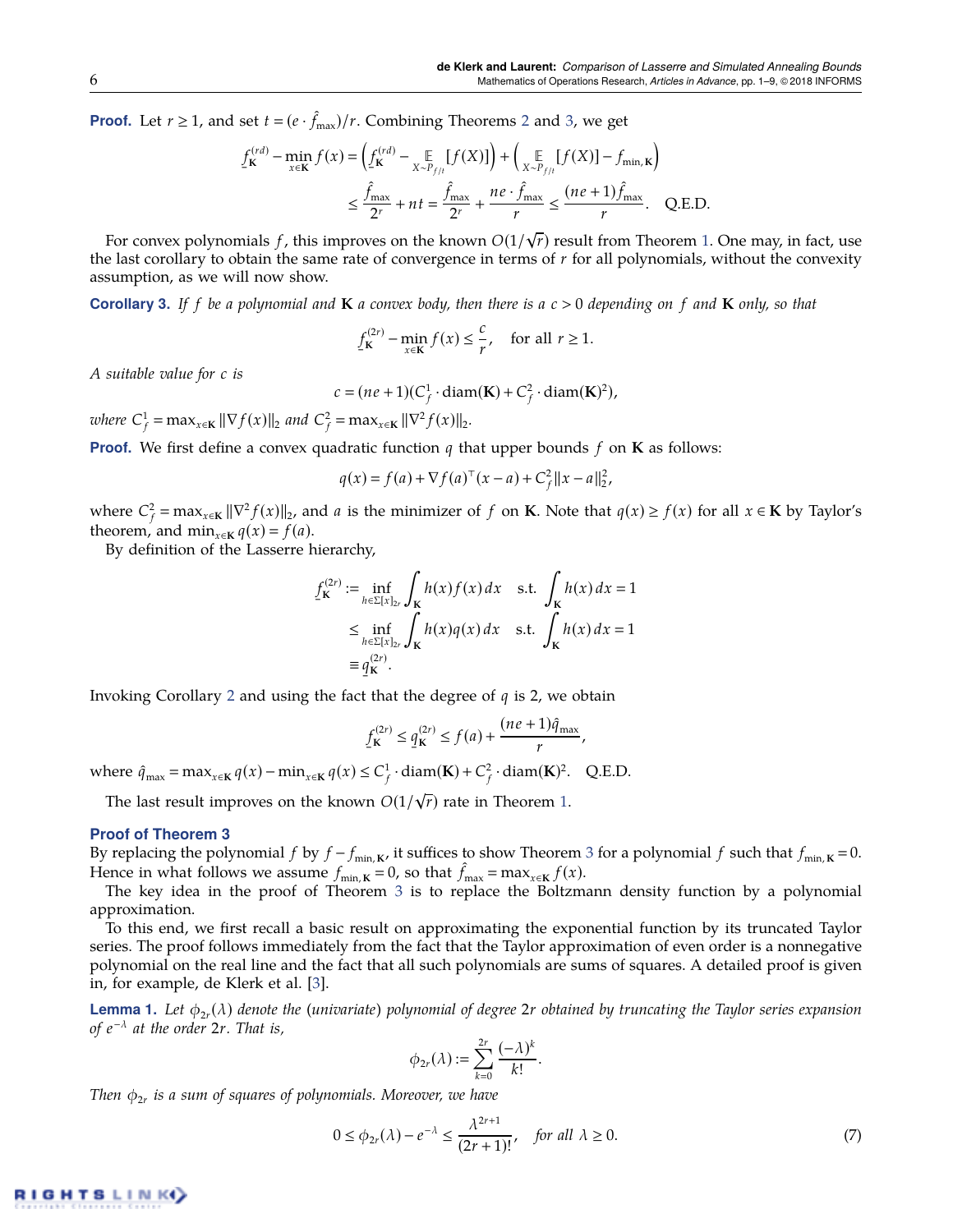We now define the following approximation of the Boltzmann density  $P_{f/t}$ :

<span id="page-7-0"></span>
$$
\varphi_{2r,t}(x) := \frac{\phi_{2r}(f(x)/t)}{\int_{\mathbf{K}} \phi_{2r}(f(x)/t) \, dx}.\tag{8}
$$

By construction,  $\varphi_{2r,t}$  is a sum-of-squares polynomial probability density function on **K**, with degree 2*rd* if  $f$ is a polynomial of degree *d*. Moreover, by relation [\(7\)](#page-6-1) in Lemma [1,](#page-6-2) we obtain

$$
\varphi_{2r,t}(x) \le \frac{\phi_{2r}(f(x)/t)}{\int_{\mathbf{k}} \exp(-f(x)/t) dx}
$$
\n(9)

<span id="page-7-1"></span>
$$
\leq P_{f/t}(x) + \frac{(f(x)/t)^{2r+1}}{(2r+1)!\int_{\mathbf{K}} \exp(-f(x)/t) dx}.
$$
\n(10)

From this, we can derive the following result.

<span id="page-7-3"></span>**Lemma 2.** *For any scalar t* > 0*, one has*

<span id="page-7-4"></span>
$$
\underline{f}_{\mathbf{K}}^{(rd)} \le \int_{\mathbf{K}} f(x) \varphi_{2r,t}(x) dx \le \mathop{\mathbb{E}}_{X \sim P_{f/t}} [f(X)] + \frac{\int_{\mathbf{K}} (f(x))^{2r+2} dx}{t^{2r+1} (2r+1)! \int_{\mathbf{K}} \exp(-f(x)/t) dx}.
$$
\n(11)

**Proof.** As  $\varphi_{2r,t}(x)$  is a polynomial of degree 2rd and a probability density function on **K** (by [\(8\)](#page-7-0)), we have

<span id="page-7-2"></span>
$$
\underline{f}_{\mathbf{K}}^{(rd)} \le \int_{\mathbf{K}} f(x) \varphi_{2r,t}(x) dx.
$$
 (12)

Using the above inequality [\(10\)](#page-7-1) for  $\varphi_{2r,t}(x)$ , we can upper bound the integral on the right-hand side:

$$
\int_{\mathbf{K}} f(x) \varphi_{2r,t}(x) dx \le \int_{\mathbf{K}} f(x) P_{f/t}(x) dx + \int_{\mathbf{K}} \frac{f(x) (f(x)/t)^{2r+1}}{(2r+1)! \int_{\mathbf{K}} \exp(-f(x)/t) dx} dx
$$

$$
= \mathop{\mathbb{E}}_{X \sim P_{f/t}} [f(X)] + \int_{\mathbf{K}} \frac{f(x) (f(x)/t)^{2r+1}}{(2r+1)! \int_{\mathbf{K}} \exp(-f(x)/t) dx} dx.
$$

Combining this with the inequality [\(12\)](#page-7-2) gives the desired result. Q.E.D.

We now proceed to the proof of Theorem [3.](#page-5-0) In view of Lemma [2,](#page-7-3) we only need to bound the last right-handside term in [\(11\)](#page-7-4),

$$
T := \frac{\int_{\mathbf{K}} (f(x))^{2r+2} dx}{t^{2r+1} (2r+1)! \int_{\mathbf{K}} \exp(-f(x)/t) dx}
$$

and to show that  $T \leq \hat{f}_{\text{max}}/2^r$ .

By the definition of  $\hat{f}_{\text{max}}$ , we have

$$
(f(x))^{2r+2} \le \hat{f}_{\text{max}}^{2(r+1)} \qquad \text{and} \qquad \exp(-f(x)/t) \ge \exp(-\hat{f}_{\text{max}}/t) \quad \text{on } \mathbf{K},
$$

which implies

$$
T \le \frac{\hat{f}_{\text{max}}^{2(r+1)} \exp(\hat{f}_{\text{max}}/t)}{t^{2r+1}(2r+1)!}.
$$

Combining this with Stirling's approximation inequality,

$$
r! \geq \sqrt{2\pi r} \left(\frac{r}{e}\right)^r \quad (r \in \mathbb{N}),
$$

applied to  $(2r + 1)!$ , we obtain

$$
T \leq \frac{\hat{f}_{\max}}{\sqrt{2\pi(2r+1)}} \left(\frac{\hat{f}_{\max}e}{t(2r+1)}\right)^{2r+1} \exp(\hat{f}_{\max}/t).
$$

Consider  $r \ge (e \cdot \hat{f}_{\text{max}})/t$ , so that  $\hat{f}_{\text{max}}/t \le r/e$ . Then, using the fact that  $r/(2r+1) \le 1/2$ , we obtain

$$
T \leq \frac{\hat{f}_{\max}}{\sqrt{2\pi}} \frac{\exp(r/e)}{\sqrt{2r+1}} \left(\frac{r}{2r+1}\right)^{2r+1} \leq \frac{\hat{f}_{\max}}{\sqrt{2\pi}} \frac{\exp(1/e)^r}{\sqrt{2r+1}} \left(\frac{1}{4}\right)^r = \frac{\hat{f}_{\max}}{\sqrt{2\pi}} \frac{\exp(1/e)}{\sqrt{2r+1}} \left(\frac{\exp(1/e)}{4}\right)^r < \frac{\hat{f}_{\max}}{2^r}.
$$

This concludes the proof of Theorem [3.](#page-5-0) Q.E.D.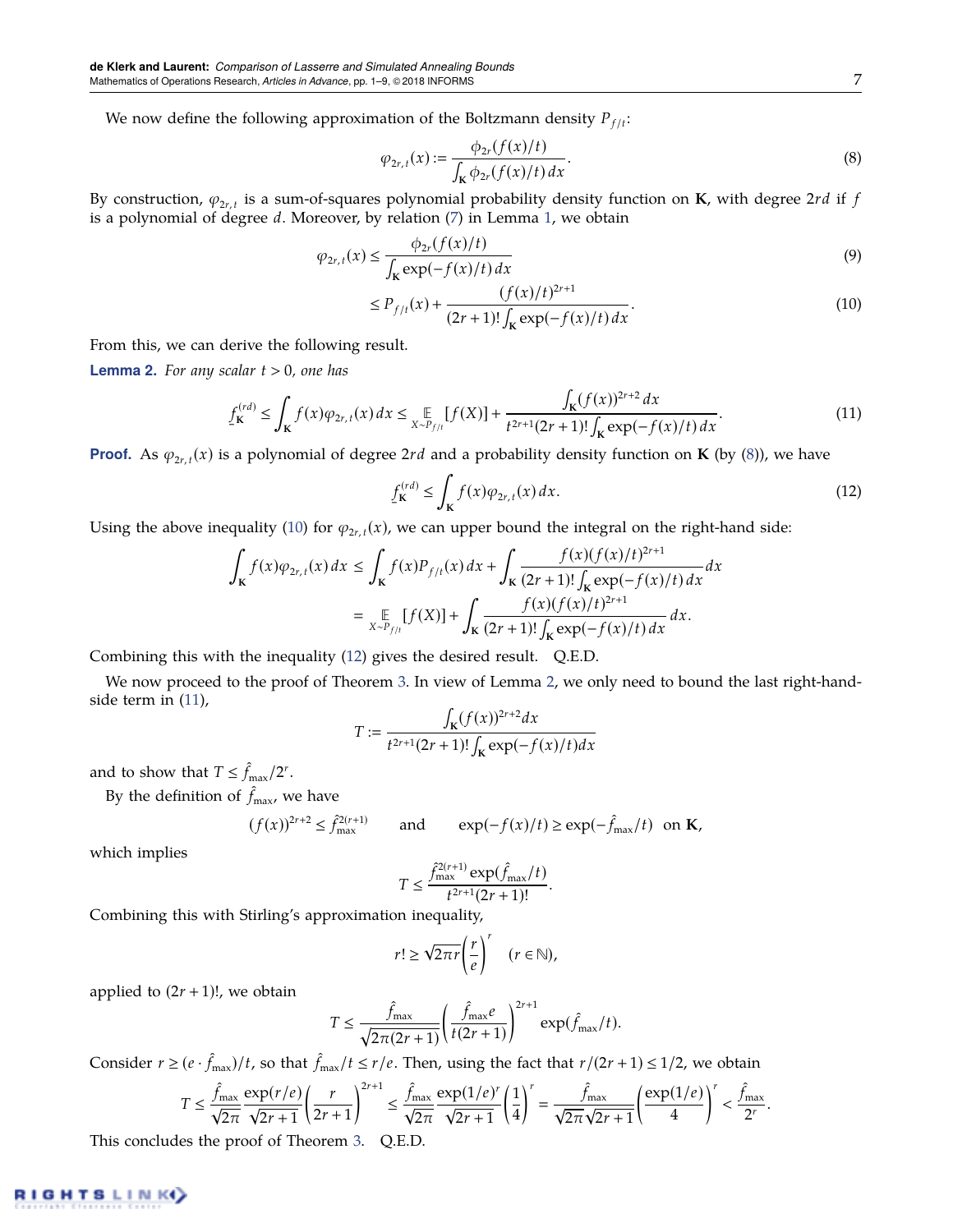# <span id="page-8-0"></span>**5. Concluding Remarks**

We conclude with a numerical comparison of the two hierarchies of bounds. By Theorem [3,](#page-5-0) it is reasonable to compare the bounds  $f_{\mathbf{k}}^{(r)}$ purpose of comparison,  $\int_{\mathbf{K}}^{f(r)}$  and  $\mathbb{E}_{X \sim P_{f/t}}[f(X)]$ , with  $t = (e \cdot d \cdot \hat{f}_{\text{max}})/r$  and *d* the degree of *f*. Thus we define, for the

$$
SA^{(r)} = \mathop{\mathbb{E}}_{X \sim P_{f/t}} [f(X)], \quad \text{with } t = \frac{e \cdot d \cdot \hat{f}_{\text{max}}}{r}.
$$

We calculated the bounds for the polynomial test functions listed in Table [1.](#page-8-1)

The bounds are shown in Table [2.](#page-8-2) The bounds ۔<br>Lo  $f_{\mathbf{K}}^{(r)}$  were taken from de Klerk et al. [\[2\]](#page-9-8), while the bounds  $SA^{(r)}$ were computed via numerical integration, in particular using the MATLAB routine sum2 of the package Chebfun (Driscoll et al. [\[5\]](#page-9-15)).

The results in the table show that the bound in Theorem [3](#page-5-0) is far from tight for these examples. In fact, it may well be that the convergence rates of  $f_{\mathbf{K}}^{(r)}$ is the exact convergence rate for the simulated annealing bounds for convex  $f$  (see Example [2\)](#page-5-2), but determining **K** and *SA*<sup>(*r*)</sup> are different for convex *f*. We know that  $SA^{(r)} - f_{\min,K} = \Theta(1/r)$ the exact convergence rate  $f_{\mathbf{k}}^{(r)}$  $\kappa$ <sup>(*i*</sup>) remains an open problem.

Finally, one should point out that it is not really meaningful to compare the computational complexities of computing the two bounds  $f_{\mathbf{k}}^{(r)}$  $K_{\mathbf{K}}^{(r)}$  and  $SA^{(r)}$ , as explained below.

For any polynomial f and convex body  $K$ ,  $f_K^{(r)}$  may be computed by solving a generalised eigenvalue problem with matrices of order  $\binom{n+r}{r}$ , as long as the moments of the Lebesgue measure on **K** are known. The generalised eigenvalue computation may be done in  $O({n+r \choose r}^3)$  operations; see de Klerk et al. [\[4\]](#page-9-7) for details. Thus this is a polynomial-time procedure for fixed values of *r*.

For nonconvex *f* , the complexity of computing Ɛ*X*∼*P<sup>f</sup>* /*<sup>t</sup>* [ *f* (*X*)] is not known. When *f* is linear, it is shown in Abernethy and Hazan [\[1\]](#page-9-12) that  $\mathbb{E}_{X \sim P_{rf}}[f(X)]$  with  $t = O(1/r)$  may be obtained in  $O^*(n^{4.5} \log(r))$  oracle membership calls for  $\mathbf{K}$ , where the  $O^*(\cdot)$  notation suppresses logarithmic factors.

<span id="page-8-1"></span>**Table 1.** Test functions, all with  $n = 2$ , domain  $\mathbf{K} = [-1, 1]^2$ , and minimum  $f_{\min, \mathbf{K}} = 0$ .

| Name                      | f(x)                                                                                      | / max |  | Convex? |  |
|---------------------------|-------------------------------------------------------------------------------------------|-------|--|---------|--|
| Booth function            | $(10x_1 + 20x_2 - 7)^2 + (20x_1 + 10x_2 - 5)^2$                                           | 2.594 |  | Yes     |  |
| Matyas function           | $26(x_1^2 + x_2^2) - 48x_1x_2$                                                            | 100   |  | Yes     |  |
| Motzkin polynomial        | $64(x_1^4x_2^2+x_1^2x_2^4)-48x_1^2x_2^2+1$                                                | 81    |  | No      |  |
| Three-hump camel function | 5 <sup>6</sup><br>$\frac{3}{6}x_1^6 - 5^4 \cdot 1.05x_1^4 + 50x_1^2 + 25x_1x_2 + 25x_2^2$ | 2.048 |  | No      |  |

<span id="page-8-2"></span>**Table 2.** A comparison of the upper bounds  $SA<sup>(r)</sup>$  and  $f<sub>K</sub><sup>(r)</sup>$  for the test functions.

|                  | Booth function    |                   | Matyas function   |                   | Three-hump camel function |                   | Motzkin polynomial |                   |
|------------------|-------------------|-------------------|-------------------|-------------------|---------------------------|-------------------|--------------------|-------------------|
| $\boldsymbol{r}$ | $f_{\bf k}^{(r)}$ | SA <sup>(r)</sup> | $f_{\bf k}^{(r)}$ | SA <sup>(r)</sup> | $f_{\bf k}^{(r)}$         | SA <sup>(r)</sup> | $f_{\bf k}^{(r)}$  | SA <sup>(r)</sup> |
| 3                | 118.383           | 367.834           | 4.2817            | 15.4212           | 29.0005                   | 247.462           | 1.0614             | 4.0250            |
| 4                | 97.6473           | 356.113           | 3.8942            | 14.8521           | 9.5806                    | 241.700           | 0.8294             | 3.9697            |
| 5                | 69.8174           | 345.043           | 3.6894            | 14.3143           | 9.5806                    | 236.102           | 0.8010             | 3.9157            |
| 6                | 63.5454           | 334.585           | 2.9956            | 13.8062           | 4.4398                    | 230.663           | 0.8010             | 3.8631            |
|                  | 47.0467           | 324.701           | 2.5469            | 13.3262           | 4.4398                    | 225.381           | 0.7088             | 3.8118            |
| 8                | 41.6727           | 315.354           | 2.0430            | 12.8726           | 2.5503                    | 220.251           | 0.5655             | 3.7618            |
| 9                | 34.2140           | 306.510           | 1.8335            | 12.4441           | 2.5503                    | 215.269           | 0.5655             | 3.7130            |
| 10               | 28.7248           | 298.138           | 1.4784            | 12.0390           | 1.7127                    | 210.431           | 0.5078             | 3.6654            |
| 11               | 25.6050           | 290.206           | 1.3764            | 11.6560           | 1.7127                    | 205.734           | 0.4060             | 3.6190            |
| 12               | 21.1869           | 282.687           | 1.1178            | 11.2938           | 1.2775                    | 201.173           | 0.4060             | 3.5737            |
| 13               | 19.5588           | 275.554           | 1.0686            | 10.9511           | 1.2775                    | 196.745           | 0.3759             | 3.5296            |
| 14               | 16.5854           | 268.782           | 0.8742            | 10.6267           | 1.0185                    | 192.446           | 0.3004             | 3.4865            |
| 15               | 15.2815           | 262.348           | 0.8524            | 10.3195           | 1.0185                    | 188.272           | 0.3004             | 3.4444            |
| 16               | 13.4626           | 256.230           | 0.7020            | 10.0284           | 0.8434                    | 184.220           | 0.2819             | 3.4034            |
| 17               | 12.2075           | 250.408           | 0.6952            | 9.75250           | 0.8434                    | 180.287           | 0.2300             | 3.3633            |
| 18               | 11.0959           | 244.863           | 0.5760            | 9.49071           | 0.7113                    | 176.469           | 0.2300             | 3.3242            |
| 19               | 9.9938            | 239.577           | 0.5760            | 9.24220           | 0.7113                    | 172.762           | 0.2185             | 3.2860            |
| 20               | 9.2373            | 234.534           | 0.4815            | 9.00615           | 0.6064                    | 169.164           | 0.1817             | 3.2487            |